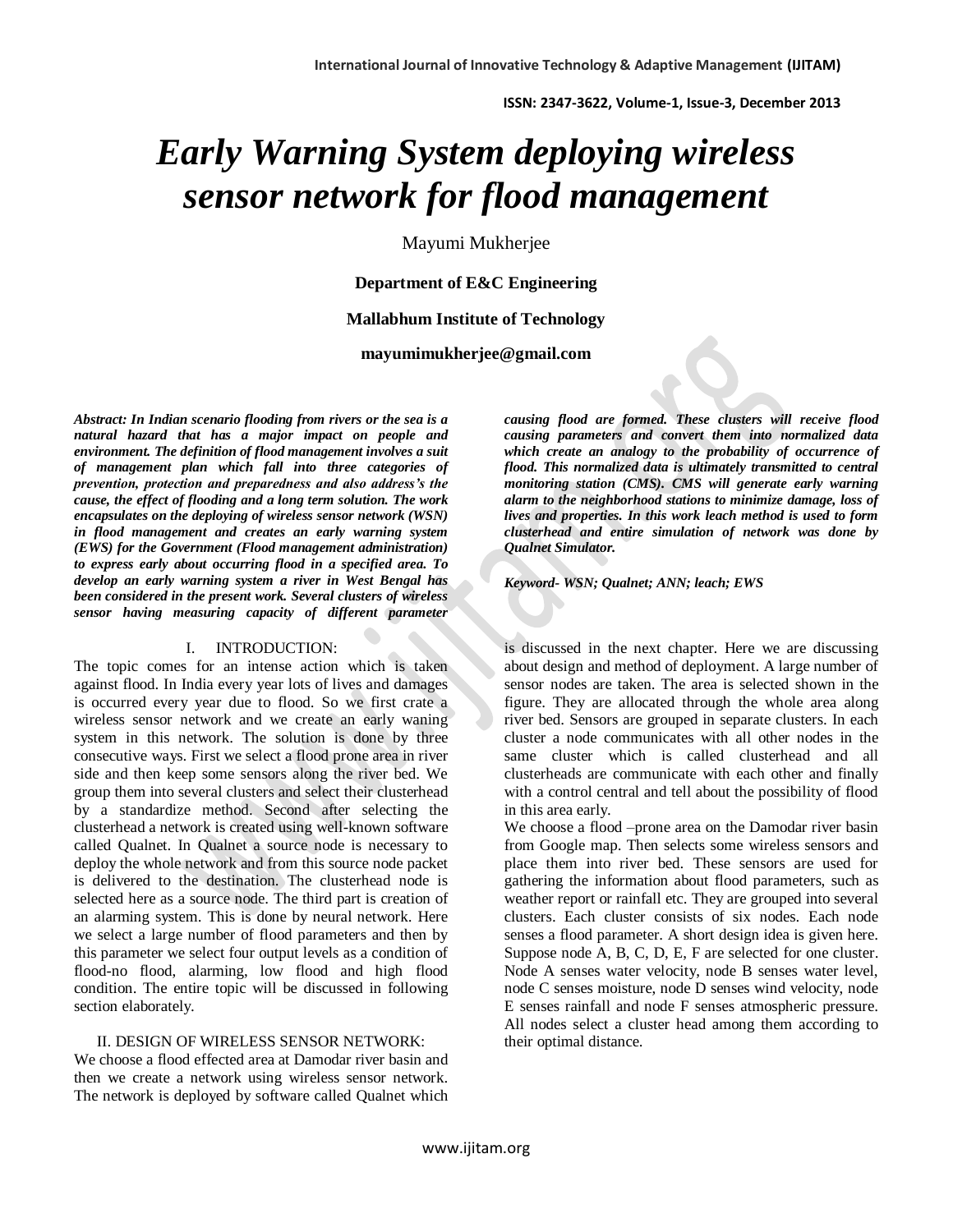| Parameter           | Value                   |
|---------------------|-------------------------|
| Max message size    | 36 bytes                |
| Duty cycle          | 100%                    |
| Sensor height from  | 3m                      |
|                     |                         |
| Distance<br>between | 300 <sub>m</sub>        |
| sensors             |                         |
| RF output power     | 50mW-5W                 |
| Internal modulation | via<br>2 level FSK      |
|                     | internal modem          |
| Maximum deviation   | $+/-7.5$ kHz            |
| Adj. channel power  | >65dB at 12.5 kHz       |
| Rise time           | $\leq$ 9ms              |
| Radio baud rate     | 150-9600<br>bps<br>over |
|                     | air                     |
| <b>RF</b> Bandwidth | 12.5 kHz                |
| Radio data ratio    | 36 bytes                |
| ground              |                         |

#### Chitaranian Mongaldi Pandaveswa Saunta Dan al rakonda Lohana Laudoha ⋒ Mahidapu **Mora** iliambazar Patsawra Utter Ramnagar Ramnabagan Santuri Saltora **A** Widife Sanctuan **Contract Service** Bhairabe Barkona Mankar Talain Gangajal Ruthu Sutabo Bharabour Palashdang Kapist Tildanga Maniki

**Figure1: Deployed area**

#### III. LEACH PROTOCOL:

LEACH (Low Energy Adaptive Clustering Hierarchy) is designed for sensor networks where an end-user wants to remotely monitor the environment. In such a situation, the data from the individual nodes must be sent to a central base station, often located far from the sensor network, through which the end-user can access the data. There are several desirable properties for protocols on these networks:

- Use 100's 1000's of nodes
- Maximize system lifetime
- Maximize network coverage
- Use uniform, battery-operated nodes

Conventional network protocols, such as direct transmission, minimum transmission energy, multi-hop routing, and clustering all have drawbacks that doesn't

The distance from A to B is 300 meters, B to C is 250 meters, C to D is 400 meters, D to F and C to F is 350 meters, D to E is 500 meters, A to E is 300 meters, A to F and E to F is 330 meters. All the nodes are connected wirelessly. The data senses by the node are sent to clusterhead of each cluster. Then they are transferred to the control base station via BTS. For this reason several numbers of BTS is placed near sensors. These antennas work as a repeater to the control base station. The nodes are communicated with the near BTS via wireless access mode; but BTSs are connected each other and to the control station via wire network. In figure, we have shown one cluster by a red circle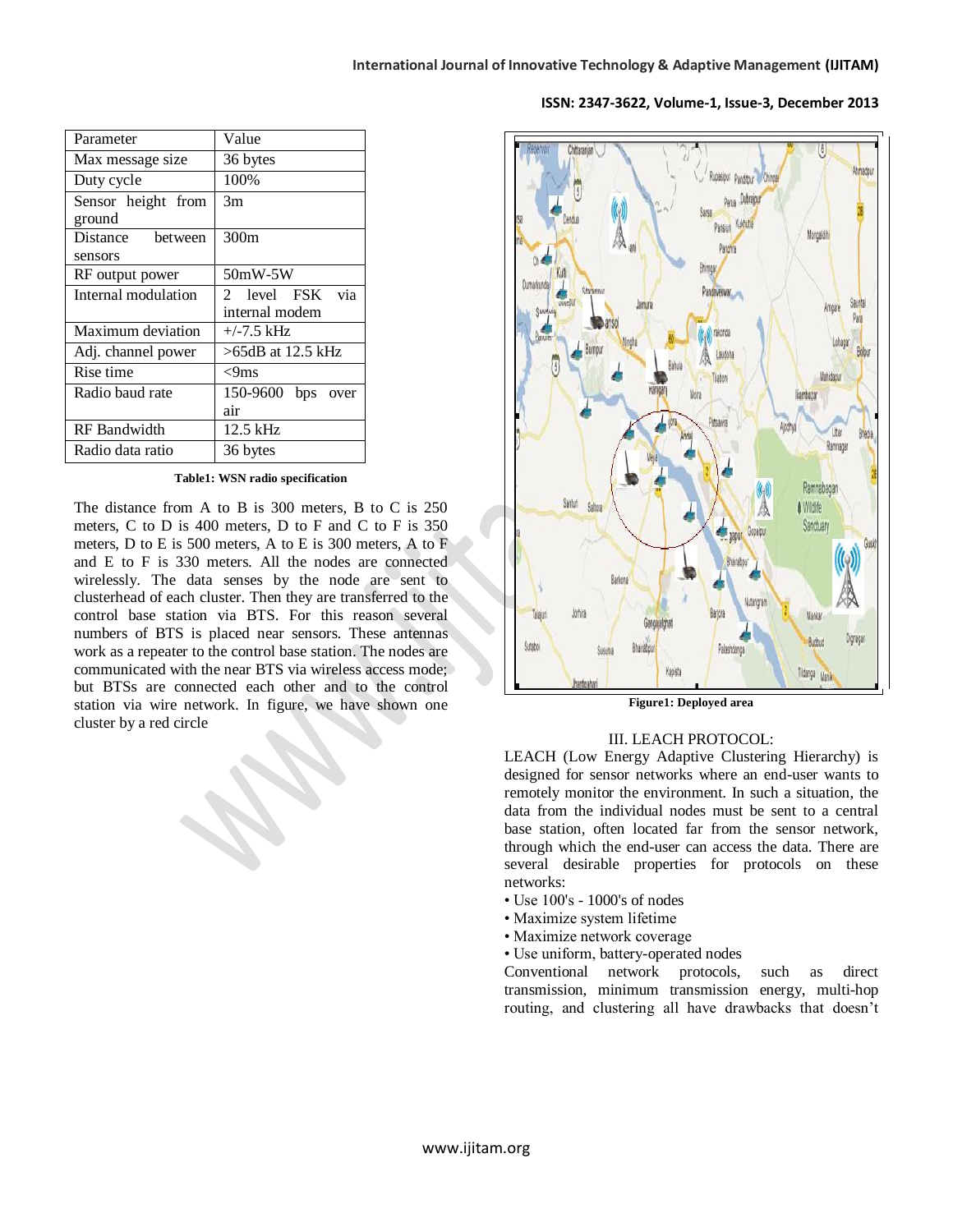allow them to achieve all the desirable properties. LEACH includes distributed cluster formation, local processing to reduce global communication and randomized rotation of the cluster-heads. Together, these features allow LEACH to achieve the desired properties. Initial simulations show that LEACH is an energy-efficient protocol that extends system lifetime.

LEACH is a cluster-based WSN protocol. It adapts the clustering concept to distribute the energy among the sensor nodes in the network. It improves the energy-efficiency of WSN beyond the normal clustering architecture. It uses a TDMA/CDMA MAC to reduce inter-cluster and intracluster collisions. As a result, we can extend the life time of our network, and this is the very important issue that is considered in the WSN field.

#### IV. OPERATION OF LEACH

The operation of LEACH is divided into two phases:

- Setup Phase (Where cluster-heads are chosen)
- Cluster-head Advertisement

#### **4.1. Algorithm for Setup Phase**

Execute the following for each node

- Cluster-head Advertisement
	- 1. Let x be the random no between 0 and 1, n is the given node, P is the cluster-head probability, r is the current round, G is the set of nodes that were not cluster-heads the previous rounds.
	- 2. If  $x < T$  (n), then that node becomes a cluster-head. The threshold  $T(n)$  is determined as:

$$
T(n) = \begin{cases} \frac{P}{1 - P*(rmod\frac{1}{P})} & \text{if } n \in G\\ 0 & \text{otherwise} \end{cases}
$$

Here G is the set of nodes that are involved in the CH election. LEACH clustering is shown in Figure (1). In the steady state phase, the actual data is transferred to the BS. To minimize overhead the duration of the steady state phase should be longer than the duration of the setup phase. The CH node, after receiving all the data from its member nodes, performs aggregation before sending it to the BS. After a certain time period, the setup phase is restarted and new CHs is selected. Each cluster communicates

using different CDMA codes to reduce interference from nodes belonging to other clusters.

- 3. Nodes that are cluster-heads in round 0 can't be again next  $1/P$  rounds; after  $1/P - 1$ , the threshold value will be  $T(n)=1$
- 4. In 1/P rounds, all nodes are eligible again to become cluster-heads
- 5. After the election of cluster head, each node will broadcasts an advertisement message to the rest of the nodes by using a CSMA MAC protocol.

The algorithm is designed so that each node becomes a cluster-head at least once.

After the completion of this phase, each non-cluster-head node decides the cluster by using the received signal strength of the advertisement.

- Cluster Set-Up
	- 1. Each node informs the cluster-head node about its choice
	- 2. Each node uses CSMA- MAC protocol to transmit the information
	- 3. Cluster heads must keep receivers ON
- Transmission schedule creation
	- 1. Creates a TDMA schedule as per the number of nodes in the cluster.
	- 2. Each node send their data during their allocated transmission time to the cluster head

#### **4.2. Algorithm for Steady State Phase**

- 1. Begin sensing and transmitting data to the cluster-heads.
- 2. Then, the cluster-head node, receive all the data, aggregates it before sending it to the base-station.

After a certain time, which is determined a priori, the network goes back into the setup phase.

#### V. DISCUSSIONS ON LEACH

One of the major drawbacks of LEACH is that the actual number of cluster heads formed per round is varying with respect to the desired number of cluster heads, specified as an input parameter to LEACH. Huafeng Liu,Liang Li and Shiyao Jin in their work on "Cluster Number Variability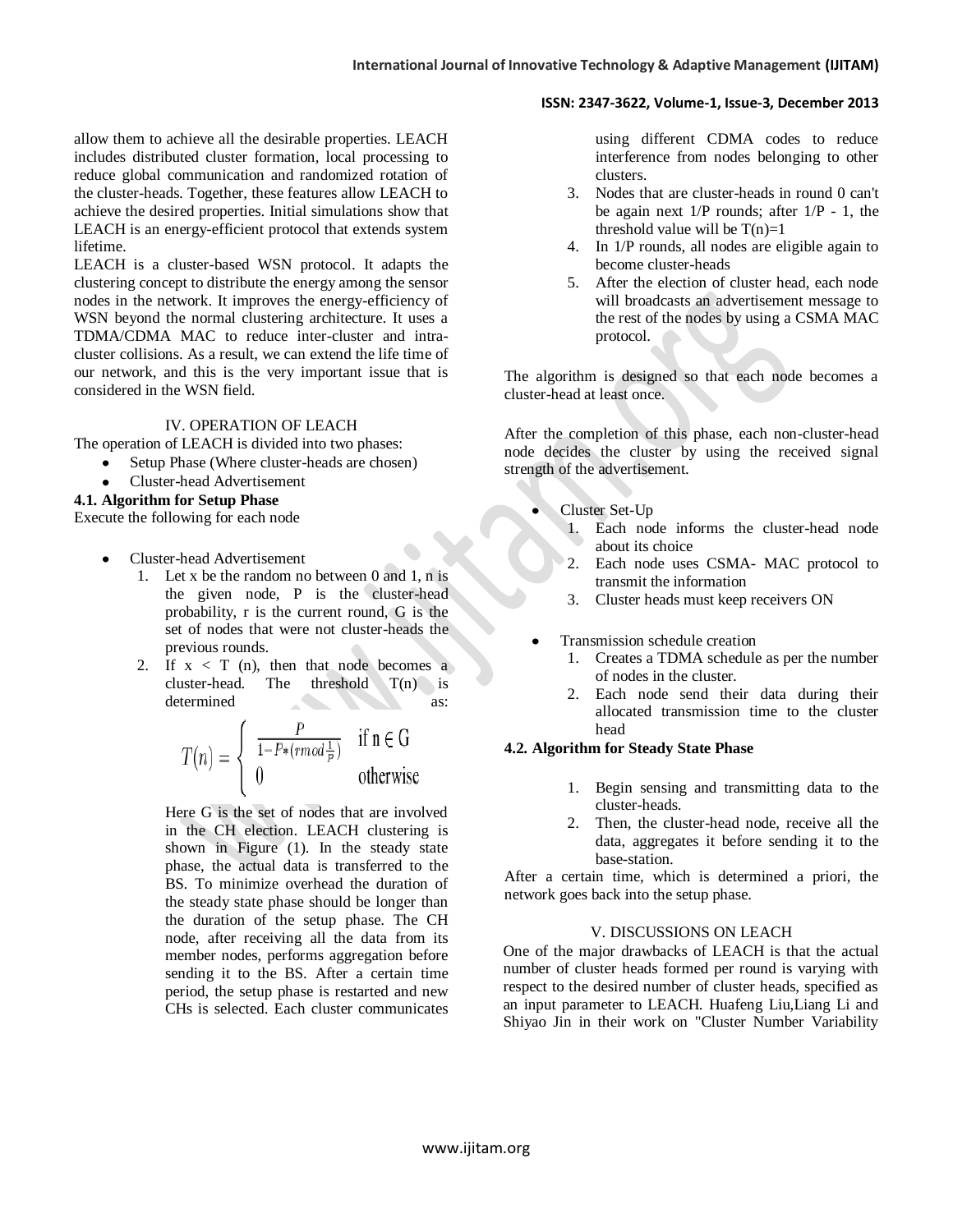Problem in LEACH" had discussed about this problem, and proposed an improved clustering scheme (I-LEACH) as an improvement over LEACH. In the above work, they discussed the I-LEACH protocol in the following steps:

- Base station (BS) receives the aggregated data from the cluster heads. Therefore, it can be calculated that the number of nodes become the cluster head in the present round.
- Then the BS sends a broadcast message that contains the probability for the nodes to become the cluster head in the next round.



**Table2: functional specification**

|                             | <b>ZigBee</b><br>802.15.4 | VI.<br><b>RES</b> |
|-----------------------------|---------------------------|-------------------|
| Transmission Range (meter)  | $1 - 100$                 | <b>ULT</b>        |
| Battery life (days)         | 100-1000                  | S:                |
| Network Size (no. of nodes) | >64000                    | After<br>a        |
| Throughput $(Kb/s)$         | 20-250                    | numb              |
|                             |                           | e۱                |

simulations, the following results were gathered. Based upon these results, a detailed analysis is presented. Figure 3 shows the initial field distribution of the network, where LEACH protocol is

implemented. A 100m\*100m field is taken and nodes are randomly placed in it. The base station is placed at the center of the field (50, 50). Placing the base station at the center is convenient so that no node finds it out of its

transmission range. Here, the advanced nodes are shown by a plus symbol  $(+)$  and the normal nodes by a circle  $(0)$ . In Figure-3, all the nodes are alive in the network.

After a few rounds, a few of the nodes drains out all their energy. Such dead nodes are shown by the dot symbol  $(\bullet)$ . Such scenario is shown in Figure-2. The reason why some of the nodes drained out their energy before the others is because these nodes would have become the cluster-heads in the initial rounds of the data transmission. Since the clusterheads have to aggregate the data and send it to the base station, which might be located far from the basestation, the cluster-heads use up their energy faster as compared to the non-cluster head nodes.



#### VII. DEPLOYMENT OF NETWORK:

In the preceding section we discussed the sensor nodes are deployed by the process of data aggregation along the river basin. The sensor used here is made of zigbee technology.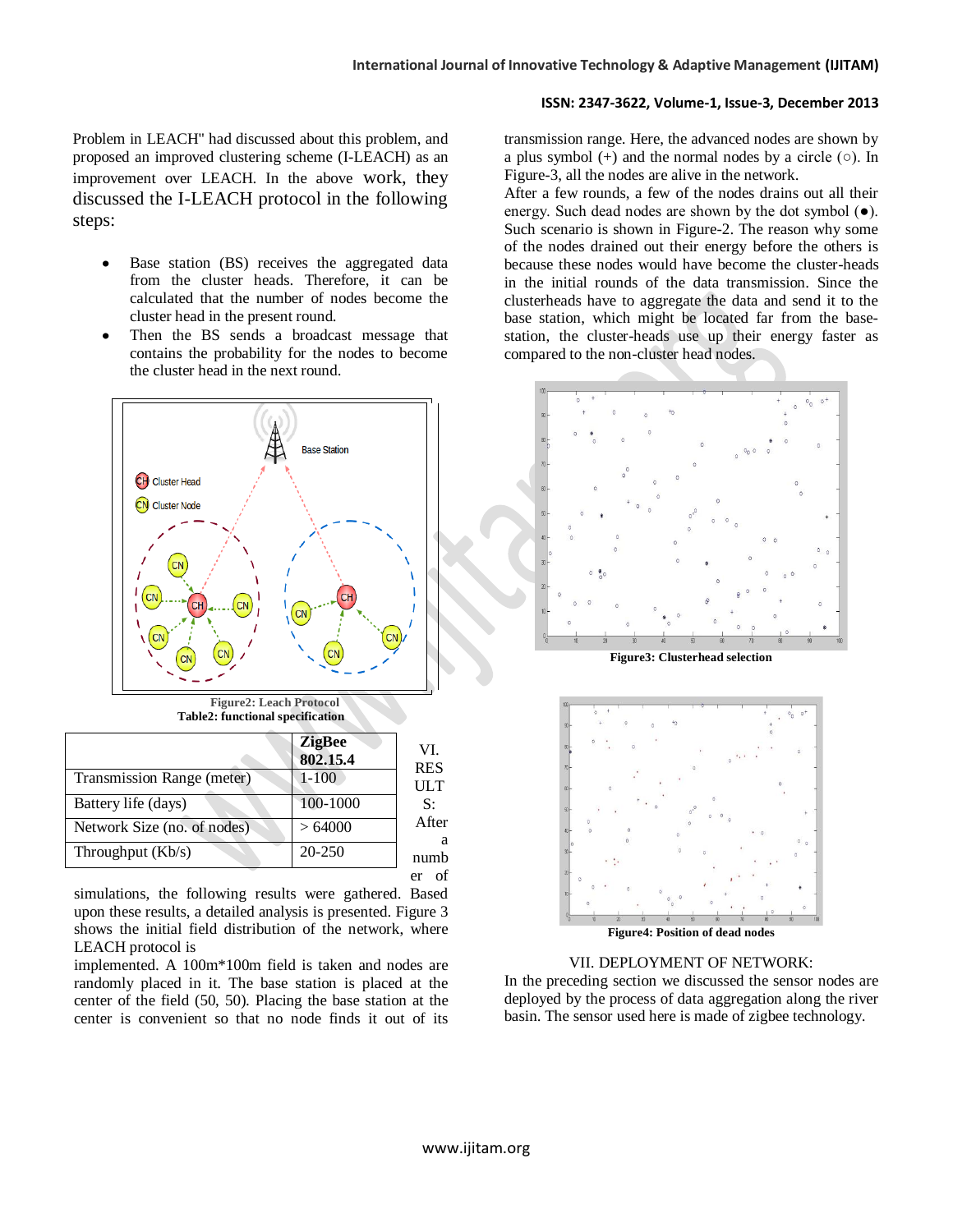#### *A. ZigBee Overview:*

ZigBee (IEEE 802.15.4‐2006 standard) is a category in the IEEE 802 family, along with some of the well‐known protocols such as Wi‐Fi, Bluetooth which uses the 2.4 GHz for industrial, and scientific and medical (ISM) radio band. ZigBee also utilizes 868 MHz and 915 MHz in different parts of the world according to local standards. Unlike Wi-Fi and Bluetooth, ZigBee was developed for low-rate WPAN (LR‐WPAN) which feature long battery life by having low date rates.

The ZigBee protocol was designed to provide static, dynamic, or mesh network topologies supporting up to 65,000 nodes across large areas for industrial use. In order to handle faults caused by various environmental effects, the ZigBee protocol provides a self‐healing ability for the network to detect and recover from network or communication link faults without human intervention. This is done through certain features of the ZigBee protocol such as clear channel assessment, retries and acknowledgments, and collision avoidance.

#### *B. Network Topologies*

ZigBee networks can contain a mixture of three potential components. These components are a ZigBee coordinator, a ZigBee router, and a ZigBee end device. Different types of nodes will have different roles within the network layer, but all various types can have the same applications.

- **ZigBee coordinator** For every ZigBee network, there can be only one coordinator. This node is responsible for initializing the network, selecting the appropriate channel, and permitting other devices to connect to its network. In a star topology, the coordinator is at the center of the star, and all traffic from any end device must travel to this node. It is still possible for end devices to talk to another end device, but the message must be routed through the coordinator. In a tree topology, the coordinator is at the top of the tree, and in a mesh network, it is the root node of the mesh. A ZigBee coordinator can also take part in providing security services.
- **ZigBee Router–** A router is able to pass on messages in a network, and is also able to have child nodes connect to it, whether it be another router, or an end device. Router functions are only used in a tree or mesh topology, because in a star topology, all traffic is routed through the center node, which is the coordinator. Routers can take

place of end devices, but the routing functions would be useless in such cases. If the network supports beaconing, then a router can sleep when inactive, periodically waking up to notify the network of its presence.

**ZigBee End Device** – The power saving features of a ZigBee network can be mainly credited to the end devices. Because these nodes are not used for routing traffic, they can be sleeping for the majority of the time, expanding battery life of such devices. These nodes carry just enough function to talk to parent nodes, which can be either a router or a coordinator. An end device does not have the ability to have other nodes connect to its network through the end device, as it must be connected to the network through either a router, or directly to the coordinator.

In the following sections, we go into detail about the three different types of topology possible for a ZigBee network. The legend to all topology figures are shown below, and each type of device is given a color code for easy viewing.

#### **i) Star Topology**

In this simple topology, a coordinator is surrounded by a group of either end devices or routers. Even though routers are connected to the coordinator, their message relaying functions are not used. This type of topology is attractive because of its simplicity, but at the same time presents some key disadvantages. In the event that the coordinator stops functioning, the entire network is functionless because all traffic must travel through the center of the star. For the same reason, the coordinator could easily be a bottleneck to traffic within the network, especially since a ZigBee network can have more than 60000 nodes.

#### ii) **Tree Topology**

In a tree network, a coordinator initializes the network, and is the top (root) of the tree. The coordinator can now have either routers or end devices connected to it. For every router connected, more child nodes can connect to the router. Child nodes cannot connect to an end device because it does not have the ability to relay messages. This topology allows for different levels of nodes, with the coordinator being at the highest level. For messages to be passed to other nodes in the same network, the source node must pass the message to its parent, which is the node higher up by one level of the source node, and the message is continually relayed higher up in the tree until it can be passed back down to the destination node. Because the number of potential paths a message can take is only one, this type of topology is not the most reliable topology. If a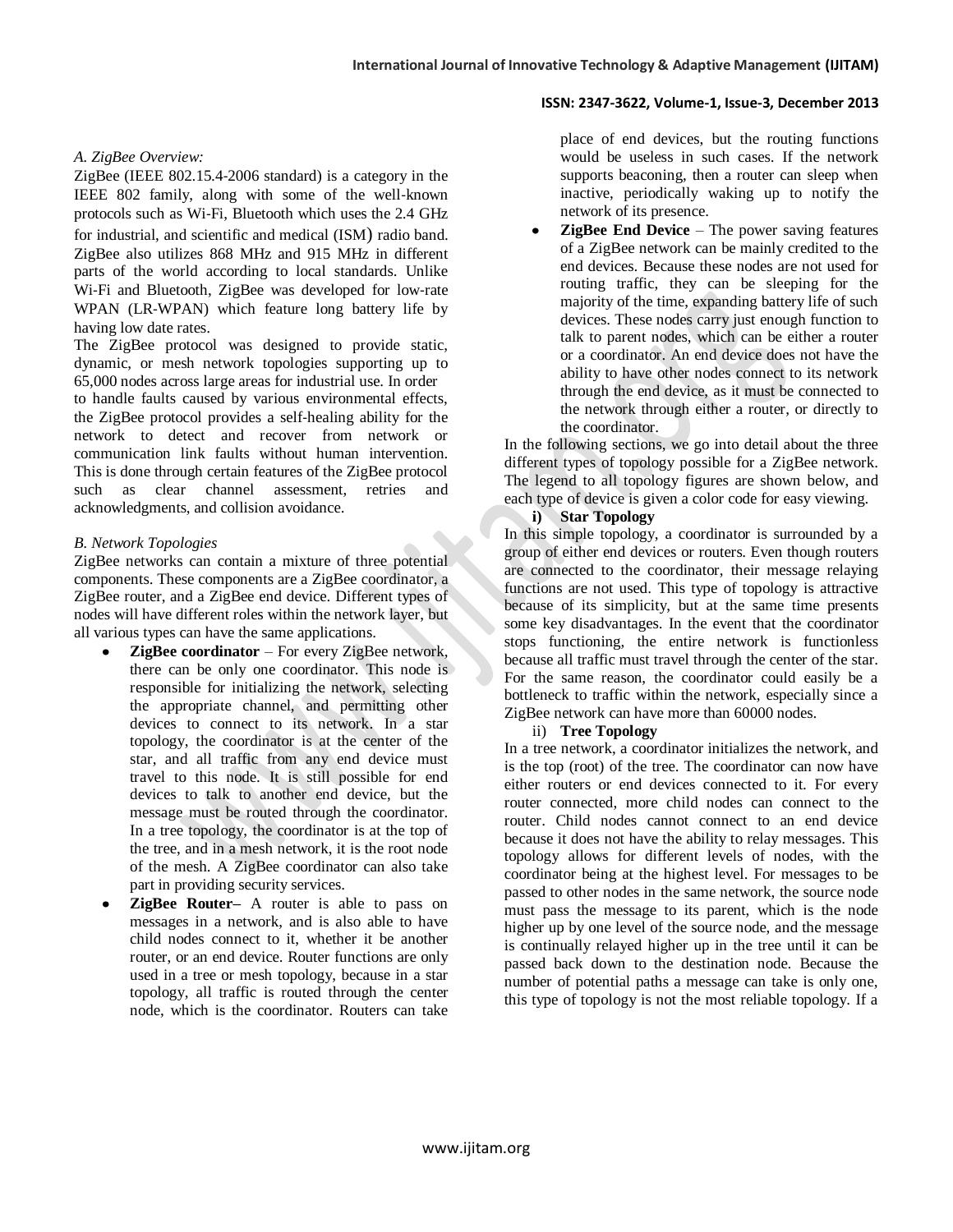| CCA mode                 | Carrier Sense   |
|--------------------------|-----------------|
| Transmission power       | $3.0$ dBm       |
| Packet Reception model   | PHY 802.15.4    |
|                          | Reception model |
| <b>Modulation Scheme</b> | <b>OPSK</b>     |

router fails, then all of that router's children are cut off from communicating with the rest of the network.

#### **iii) Mesh Topology**

A mesh topology is the most flexible topology of the three. Flexibility is present because a message can take multiple paths from source to destination. If a particular router fails, then ZigBee's self healing mechanism will allow the network to search for an alternate path for the message to take. In our project, one of the scenarios is to investigate this feature by removing a router from the network during operation, and seeing the end devices find an alternate path to communicate with the coordinator.





**Figure 5: Star, Tree, Mesh Topology**

- **End Device**
- Router
- Coordinator

VIII. SIMULATION OF NETWORK USING QUALNET: The performance analysis of designed network has been evaluated in the platform of Qualnet.

- *A. Wireless Subnet properties:*
- *1) Physical Layer*
	- **Radio Type 802.15.4**

**Table3:** Physical layer properties

**ISSN: 2347-3622, Volume-1, Issue-3, December 2013**

#### *2) MAC Layer*

- **MAC protocol: 802.15.4**  $\bullet$
- **Device type: FFD**
- **FFD mode: Coordinator**

#### Antenna Gain (dB) 0 Antenna height (Meter) 1.5 Antenna Efficiency (dB) | 0.8 Antenna Mismatch loss | 0.3 Antenna cable loss  $\vert$  0.0 Antenna connection loss  $\vert$  0.2 Antenna model Omni-directional Temperature (k) 290.0 Noise Figure 10 Energy Model Mica-Motor

**Specify Antenna modulation file**

**Table4:** Antenna specification

*3) Default Device property*

#### **Interface: Default type**

*4) Node configuration*

| Network protocol      | IPv4 |
|-----------------------|------|
| Enable IP loopback    | Yes  |
| IP loopback address   |      |
| IP fragmentation unit |      |

#### **Table5: interfacing unit**

#### IX. NETWORK CONFIGURATION:

The node configuration for star network is shown in the figure 4.6. The total area composed of four clusters. Each cluster has six nodes. They are connected wirelessly. The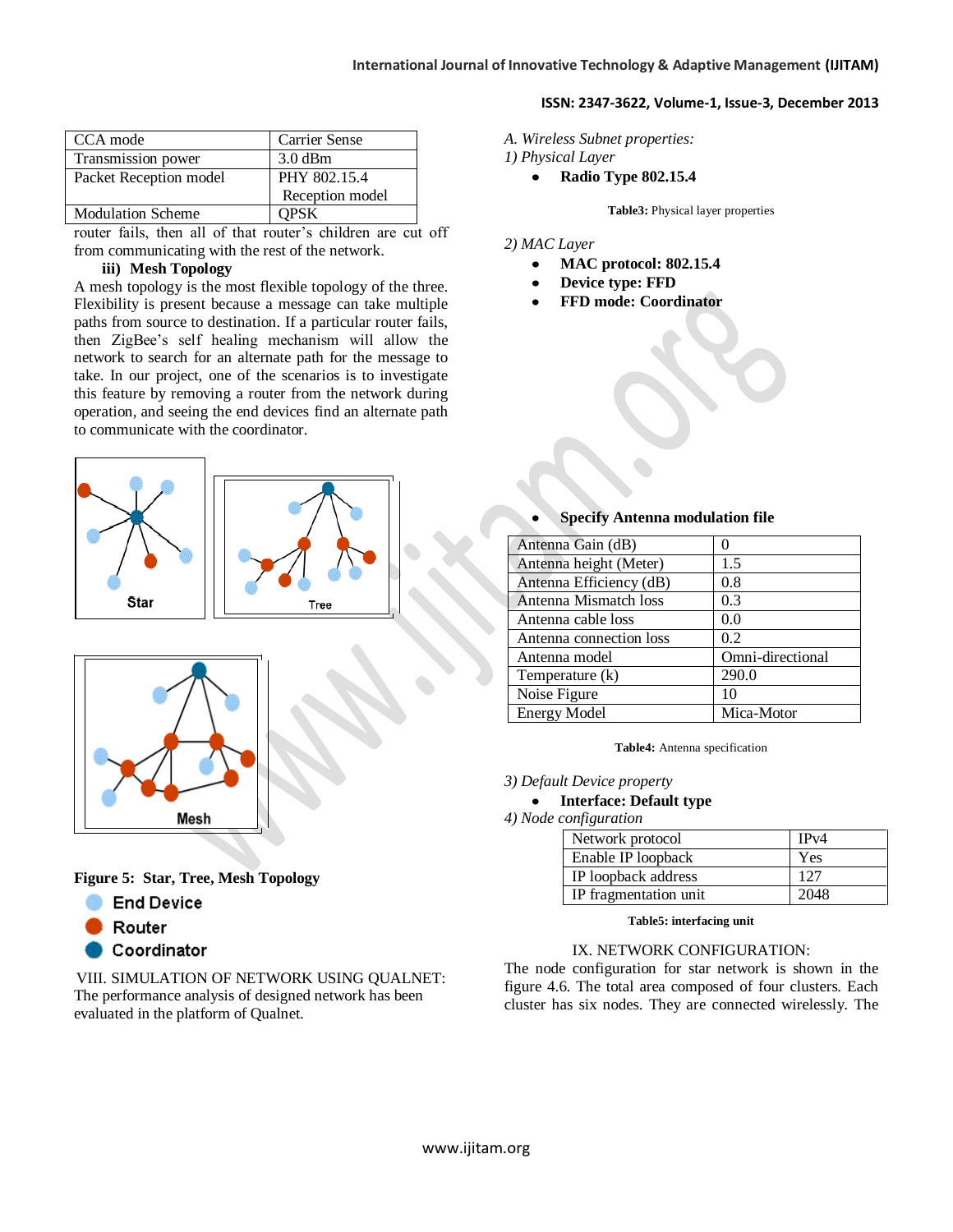following figure shows node configuration for all three networks.

#### *A. Star Network:*

In case of star network only nodes are connected to wireless subnet. It looks like a star. Such as in fig. node 5, 59, 4, 47, 39, 11 are grouped in one cluster. They are connected to wireless subnet (dotted line). Only one node in each cluster acts as a source node. The packets are transferred from this node to the destination node which is 121 for this case. Her source node is 5 for first cluster. Eventually for  $2<sup>nd</sup>$ ,  $3<sup>rd</sup>$  and 4<sup>th</sup> cluster source nodes are 1, 31 and 38 as shown in fig.





The following figure shows the packet update transfer from source to destination node for star network. The results are coming using Belmond-Ford algorithm. This is done for all networks.

**Periodic update packet sent:**



**Update packet received:**



**Triggered updates sent:**



*B. Mesh Network:*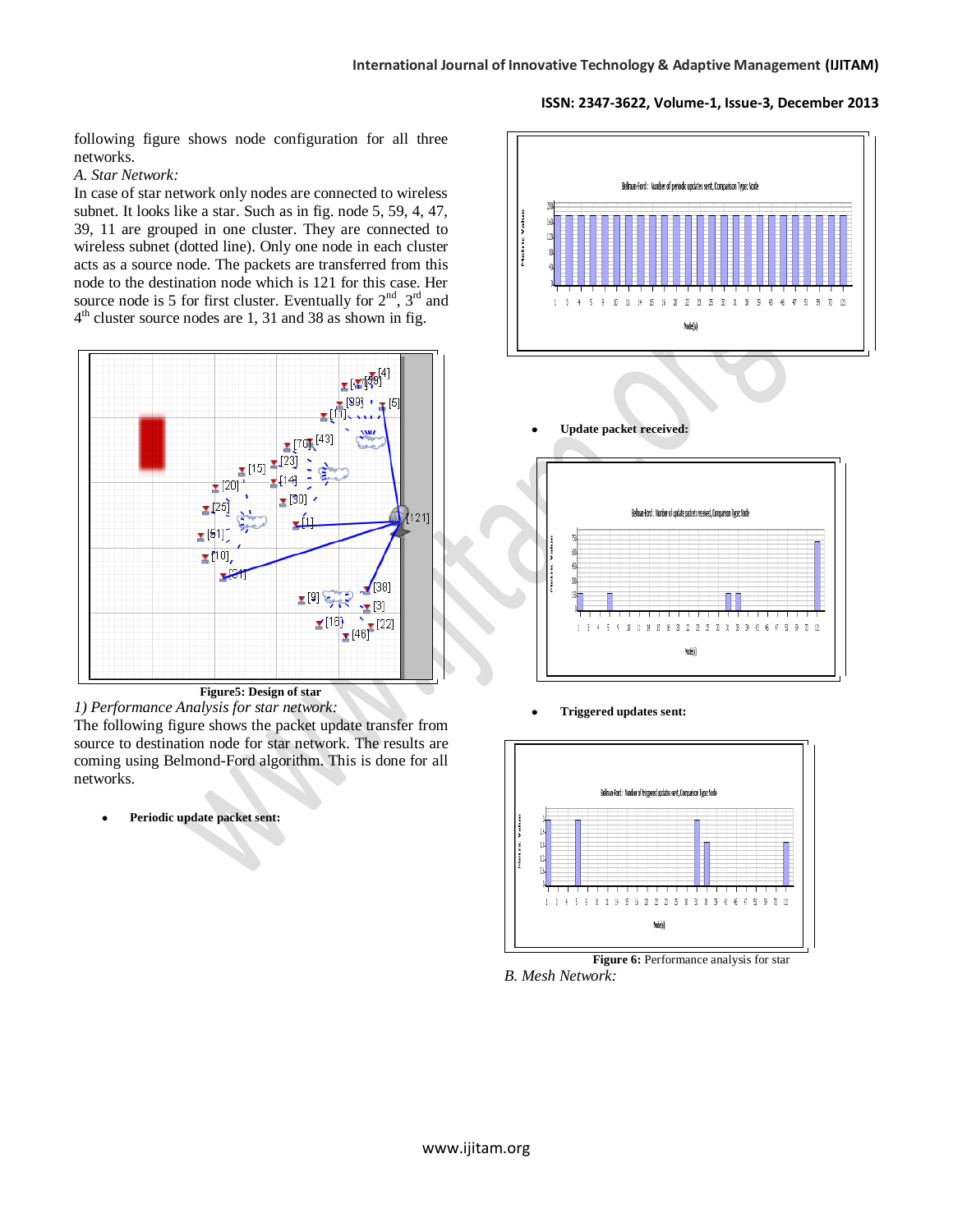In case of mesh network each node in a cluster is connected to subnet as well as nodes are connected among each other wirelessly. Fig. shows the design methodology.







**Figure7: Design of mesh network**

**Update packets received:**



#### *C. Ring Network:*

In case of ring network each node in a cluster connected to its either side's nodes through wireless subnet. They are looks like a ring as shown in fig.



**Figure 9: Design of ring**

*3) Performance analysis for ring network:*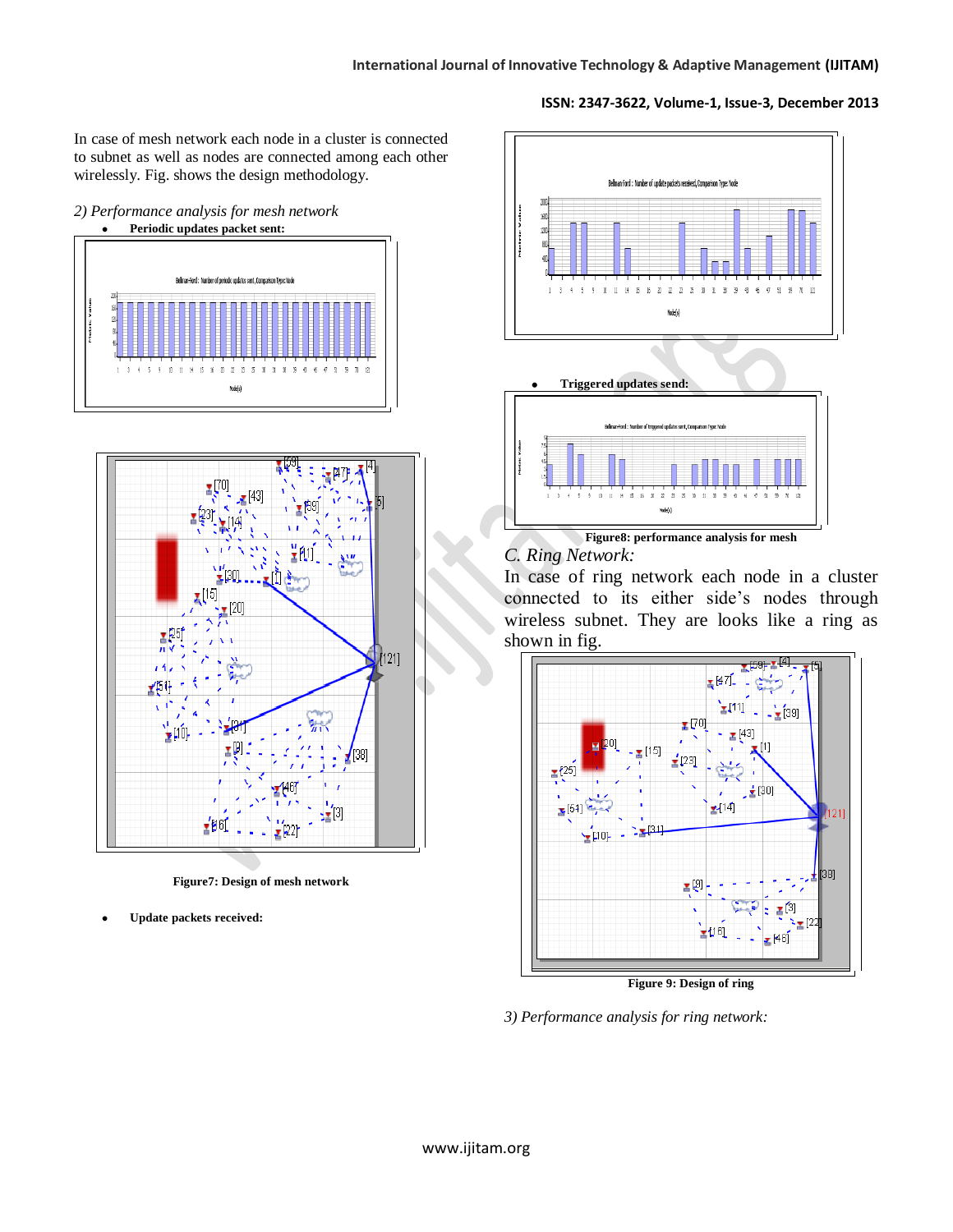

## **Update packets received:**



#### **Triggered updates sent:**



#### **Figure10: Graphical analysis**

#### X. COMPARISON OF PERFORMANCE AMONG THREE NETWORKS:

From simulation result and graphical analysis it is shown that the network is working properly in time. No packet loss is occurred in star mesh or ring network.. After comparing we see that rate of the packets send by each node is same for all three network- star, tree and mesh but rate of packets received is different for each network configuration and the rate of packets send by the clusterhead node for each cluster is also different. The amount of packets send in this case is also less number compare to other two configurations.

#### XI. CONCLUSION:

The network is implemented properly. The required data is sent through the network. However the data source in the network is working timely with mesh, star and ring

network. There is no packet loss occurred in the network. The validation of network is fully compatible with the project. In future we will work with some other network and send data with source and destination specification and for all other performance with different configuration.

#### REFERENCE:

- [1] Chatterjee. M., Das. S. K, and. Turgut. D, "WCA: A Weighted Clustering Algorithm for MobileAd hoc Networks", Journal of Cluster Computing, Special issue on Mobile Ad hoc Networking, No. 5, 2002, pp. 193-204.
- [2] Lindsey. S,and Raghavendra. C.S., "PEGASIS: Power- Efficient Gathering in Sensor Information Systems", Proc. Int'l Conf. Comm. (ICC '01), 2001, pp. 1125-1130
- [3] Younis O.,. Fahmy S. , "HEED: a hybrid, energy-efficient, distributed clustering approach for ad-hoc sensor networks", IEEE Transactions on Mobile Computing, Volume 3, Issue 4, Oct.-Dec.\ 2004, pp. 366-379
- [4] Dali Wei, Member of IEEE, H. Chan. Anthony, SrMember of IEEE "A Survey on Cluster Schemes in Ad Hoc Wireless sensor Network", Ieeexplore.ieee.org
- [5] Chang Bo, Faculty of Computer Engineering Huaiyin Institute of Technology, Zhang Xinrong, Faculty of Electronic and Electrical Engineering Huaiyin Institute of Technology, "Energy Efficient Cluster-based Data Gathering Protocol for Wireless Sensor Networks", Ieeexplore.ieee.org
- [6] Chang Bo, Faculty of Computer Engineering Huaiyin Institute of Technology, Zhang Xinrong Faculty of Electronic and Elecrrical Engineering Huaiyin Institute of Technology, "An Energy Efficient Cluster-based Data Gathering Protocol for Wireless Sensor Networks[",www.intechopen.com/download](http://www.intechopen.com/download)  /pdf
- [7] Singh M. P., Gore M. M., "A New Energy-efficient Clustering Protocol for Wireless Sensor Networks", ieeexplore.ieee.org › [Conferences](http://www.google.co.in/url?url=http://ieeexplore.ieee.org/xpl/conferences.jsp&rct=j&sa=X&ei=KZHQToTAM4PrrQf9xtHEDA&sqi=2&ved=0CCQQ6QUoADAA&q=reconfigurable+security+primitive+for+embedded+systems&usg=AFQjCNE6k_hayk5zT3ca5RO9a6HNVfX8nA) › [System-on- Chip, 2005.](http://www.google.co.in/url?url=http://ieeexplore.ieee.org/xpl/mostRecentIssue.jsp%3Fpunumber%3D10634&rct=j&sa=X&ei=KZHQToTAM4PrrQf9xtHEDA&sqi=2&ved=0CCUQ6QUoATAA&q=reconfigurable+security+primitive+for+embedded+systems&usg=AFQjCNGJQ0yF9ovgDmx8HoJtlX5EYeL2pA)
- [8] Gogniat Guy, Wolf Tilman, Burleson Wayne, "Reconfigurable Security Primitive for Embedded Systems" chapter- 03, ieeexplore.ieee.org ›
- [9] Selvankar Y. S., SINNAPPAN s., "A Configurable Time- Controlled Clustering Algorithm for Wireless Sensor **Networks",** ieeexplore.ieee.org › Advanced Computing Action
- [10] Liu J. S., Richard Lin. C. H. , "Energy-Efficiency Clustering Protocol in Wireless Sensor Networks," Ad Hoc Networks, 2005, (3): 371- 388.
- [11] Nazzal J. M., Al Ahliyya Amman University, Jeddah, Soudi Arabia, "Multilayer Perception Neural Network (MLP)" , World applied science Journal vol. 5, pp 546-552, IDOSI pub. 2008. idosi.org / was / wasj5 /5.pdf
- [12] Heinzelman W., Chandrakasan A., Balakrishnan. H., "Energy Efficient Communication Protocol for Wireless Micro-sensor Networks", in *Proc.of 33rd HICS, 2000*, pp.1-10.
- [13] Y.Xu, "Decentralized Reactive Clustering for collaborative processing in Sensor Networks", in *Proc. of 10th IEEE ICPADS04, 2004*, pp.54
- [14] Li X. (Edward)*,* Chen M., Liu W. , "Application of STBC- Encoded Cooperative Transmissions In Wireless Sensor Networks", *IEEE Signal Processing Letters*, Vol. 12, No. 2, February 2005, pp. 134-160
- [15] Duncan M. J., revised by Fenwick John, "Estimating flood frequency" publ. on 2005 [www.whycos.org/](http://www.whycos.org/)fck\_editor/../ **Estimating**\_**Flood**\_**Frequency**.pdf